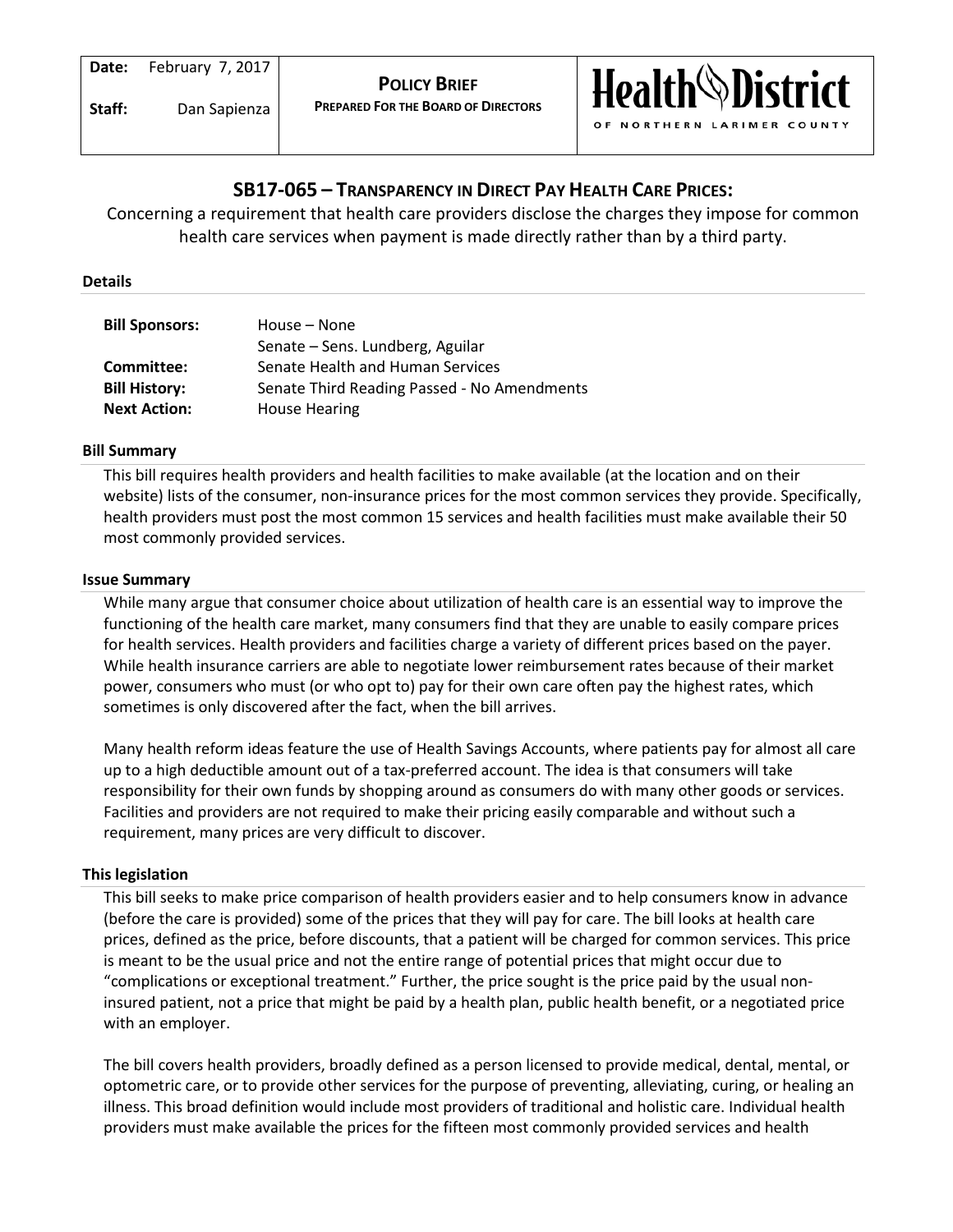| Date: | February 7, 2016 | <b>POLICY BRIEF</b> | Page $\angle$ |
|-------|------------------|---------------------|---------------|
|       |                  | SB17-065            |               |

facilities must make available the prices for the fifty most commonly provided services. These services must be described in plain language as well as by procedural codes. Additionally, the document making the price available must state:

If you are covered by health insurance, you are strongly encouraged to consult with your health insurer to determine accurate information about your financial responsibility for a particular health care service provided by a health care provider at this office. If you are not covered by health insurance, you are strongly encouraged to contact our billing office at (insert telephone number) to discuss payment options prior to receiving a health care service from a health care provider at this office since posted health care prices may not reflect the actual amount of your financial responsibility.

The final section of SB17-065 states that the health providers and facilities do not have to file this information with any government entity and that government entities have no authority to approve or disapprove of the posted prices. The section goes on to state that no entity may punish a provider or recipient for exercising rights under the bill.<sup>[1](#page-1-0)</sup> The bill is not clear as to what the repercussions would be for non-compliance by a health provider or who might enforce the bill's requirements.

# **Reasons to Support**

- The lack of price transparency in the health system has been well-documented for a long time. This stands as an obstacle to the development of consumer-oriented health policies that could encourage patients to compare prices and reduce health expenditures. This bill would require providers and facilities to make price sheets available for a variety of services, the services they most commonly provide.
- The public posting of health prices would be a boon to health policy and systems researchers, who regularly have difficulty understanding the price differences across geographic areas, provider systems, or types of provider. This information being made widely available would encourage a greater understanding of price disparities, which could be used to improve public policy, to help patients navigate health systems, and to identify potential areas of need.

#### **Supporters**

- Colorado Consumer Health Initiative
- Colorado Hospital Association
- Rocky Mountain Health Plans
- Colorado Society of Eye Physicians and Surgeons

# **Reasons to Oppose**

• While the bill presents some information (the most commonly provided 15 or 50 services), that information would be incomplete and potentially misleading to consumers and others. The bill discusses services, but not products, so the displayed price might exclude additional charges that are regularly added to the bill of such a service. Further, the price would likely not include any pharmaceuticals or follow-on care that might be required. Additionally, some services might often be combined, but the displayed price might only show the prices as separate CPT codes.

As noted above, the displayed price should be the usual price, not the entire range of potential prices that might occur due to "complications or exceptional treatment." This phrase is not defined, so the displayed price might be misleading in many cases that require some "exceptional treatment."

<span id="page-1-0"></span> $1$  A person, entity, agency, or health insurer shall not punish a recipient, health care provider, health care facility, person, entity, or employer for participating directly in, exercising rights under, or complying with this article 49.